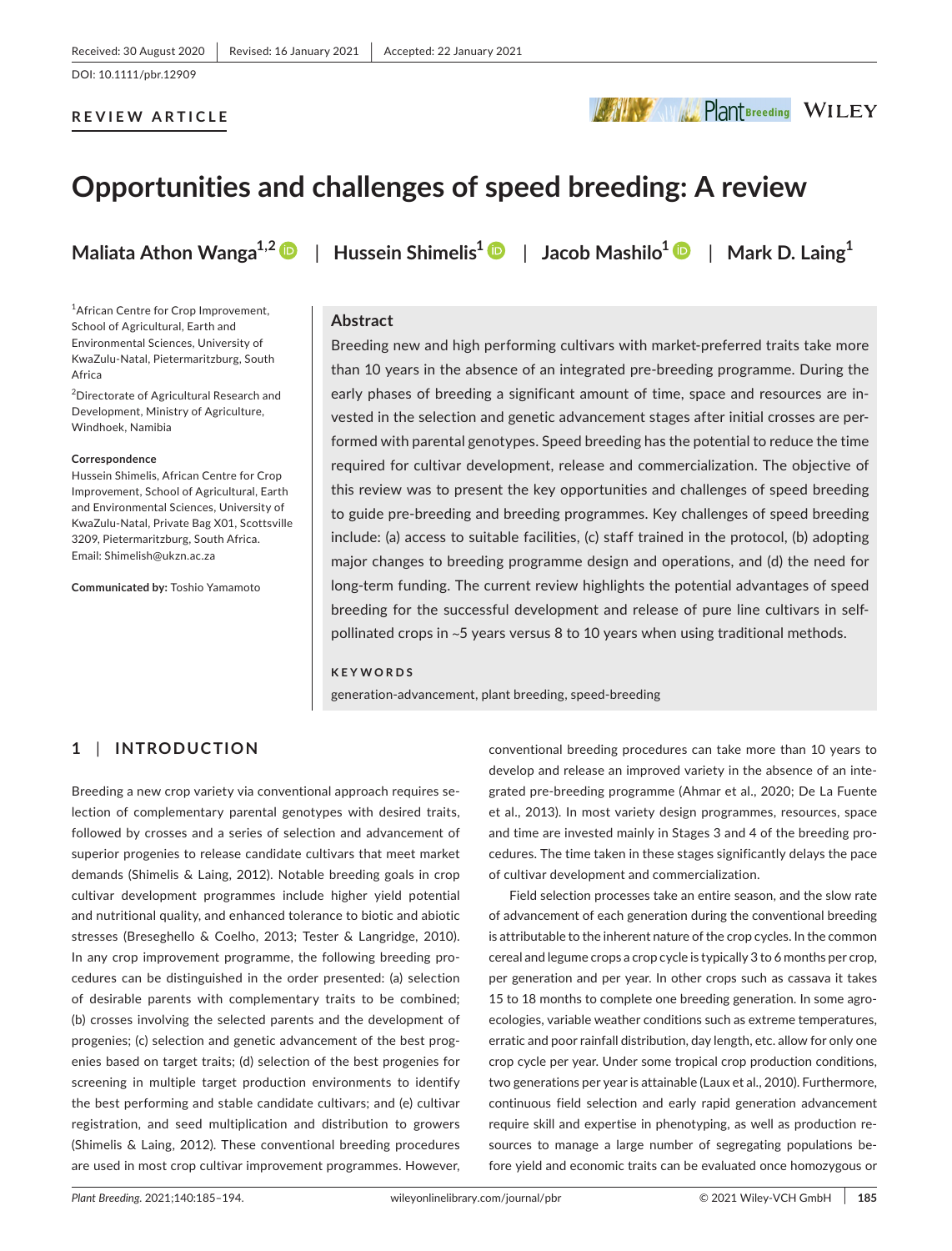genetically stable breeding populations have been created (Mobini et al., 2015). The duration of each crop breeding cycle can be reduced using modern technologies such as doubled haploid breeding (Dwivedi et al., 2015) and speed breeding (Hickey et al., 2019).

Speed breeding is a suite of techniques that involves the manipulation of environmental conditions under which crop genotypes are grown, aiming to accelerate flowering and seed set, to advance to the next breeding generation as quickly as possible. The method saves breeding time and resources through rapid generation advancement (Table 1). Various selection methods can be integrated into speed breeding, such as the single seed descent (SSD), single pod descent (SPD), single plant selection (SPS), clonal selection and markerassisted selection (MAS) to shorten the breeding cycle and for efficient resource use (Hickey et al., 2017; Samineni et al., 2019; Watson et al., 2018). Speed breeding results in ~3 to 9 generations per year compared to 1 to 2 generations per year achieved with conventional selection approaches (Ghosh et al., 2018; Ochatt et al., 2002). As a result, speed breeding offers opportunities to rapidly develop homozygous and stable genotypes, and to facilitate rapid generation advancement, resulting in accelerated development and release of new cultivars (Watson et al., 2018). Also, speed breeding technology fits well with MAS and high-throughput phenotyping methodologies for multiple trait selection.

The objective of this review is to present the key opportunities and challenges of speed breeding to guide pre-breeding and breeding programmes. In the first section, the paper discusses plant growth manipulation practices that induce early flowering and early seed maturity, which reduces the intervals between selection cycles. This is followed by highlights on the selection methods available for early generation advancement. The paper summarizes the key challenges limiting the deployment of speed breeding techniques in developing countries, including the high costs of infrastructure development and for maintaining a sustainable operation. The current review highlights the potential advantages of speed breeding for successful development and release of crop cultivars in ~5 years compared with conventional breeding that can take up to 8 to 10 years.

# **2** | **OPPORTUNITIES OF SPEED BREEDING TECHNIQUES**

# **2.1** | **Rapid development of homozygous lines for accelerated breeding**

Speed breeding techniques have been used on various crops to rapidly develop homozygous lines after initial crosses of selected parents

**TABLE 1** Techniques for rapid generation advancement with corresponding days to flowering, number of generations achieved per year and selection methods used in different crops

| Crop                           | <b>Techniques</b>                                                                         | Days to<br>flowering | Number of<br>generation per year | Selection<br>method | Reference(s)                   |
|--------------------------------|-------------------------------------------------------------------------------------------|----------------------|----------------------------------|---------------------|--------------------------------|
| Amaranth                       | Photoperiod and temperature                                                               | 28                   | 6                                | SSD                 | Stetter et al. (2016)          |
| <b>Arabidopsis</b><br>thaliana | Plant hormones, immature seed germination and<br>photoperiod                              | $20 - 26$            | 10                               |                     | Ochatt and Sangwan<br>(2008)   |
| <b>Barley</b>                  | Photoperiod, temperature, soil fertility, immature<br>seed germination and embryo rescue  | $24 - 36$            | 9                                | SSD                 | Zheng et al. (2013)            |
| Canola                         | Photoperiod, light intensity, temperature, immature<br>seed germination and soil moisture | 73                   | $\overline{4}$                   | SSD                 | Watson et al. (2018)           |
| Chickpea                       | Photoperiod and immature seed germination                                                 | 33                   | 7                                | <b>SPD</b>          | Samineni et al. (2019)         |
| Faba bean                      | Plant hormones, photoperiod, light intensity and<br>immature seed                         | $29 - 32$            | $\overline{7}$                   | <b>SPD</b>          | Mobini et al. (2015)           |
| Groundnut                      | Photoperiod and temperature                                                               | $25 - 27$            | 3                                | SPD                 | O'connor et al. (2013)         |
| Lentil                         | Plant hormones, photoperiod, light intensity and<br>immature seed                         | $31 - 33$            | 8                                | <b>SPD</b>          | Mobini et al. (2015)           |
| Pea                            | Plant hormones, photoperiod and immature seed<br>germination                              | 33                   | 5                                |                     | Mobini and<br>Warkentin (2016) |
| Pigeon pea                     | Photoperiod, temperature, immature seed<br>germination                                    | $50 - 56$            | $\overline{4}$                   | SPD                 | Saxena et al. (2019)           |
| Rice                           | Photoperiod, temperature and high-density planting                                        | $75 - 85$            | $\overline{4}$                   | SSD                 | Collard et al. (2017)          |
| Sorghum                        | Photoperiod, temperature and imature seed<br>germination                                  | $40 - 50$            | 6                                | <b>SSD</b>          | Forster et al. (2014)          |
| Soybean                        | Photoperiod, temperature and imature seed<br>germination                                  | 23                   | 5                                | SSD                 | Jähne et al. (2020)            |
| Wheat                          | Photoperiod, temperature, soil fertility, immature<br>seed germination and embryo rescue  | $28 - 41$            | 7.6                              | SSD                 | Zheng et al. (2013)            |

Abbreviations: SPD, single pod descent; SSD, single seed descent; SPS, single plant selection; —, not available.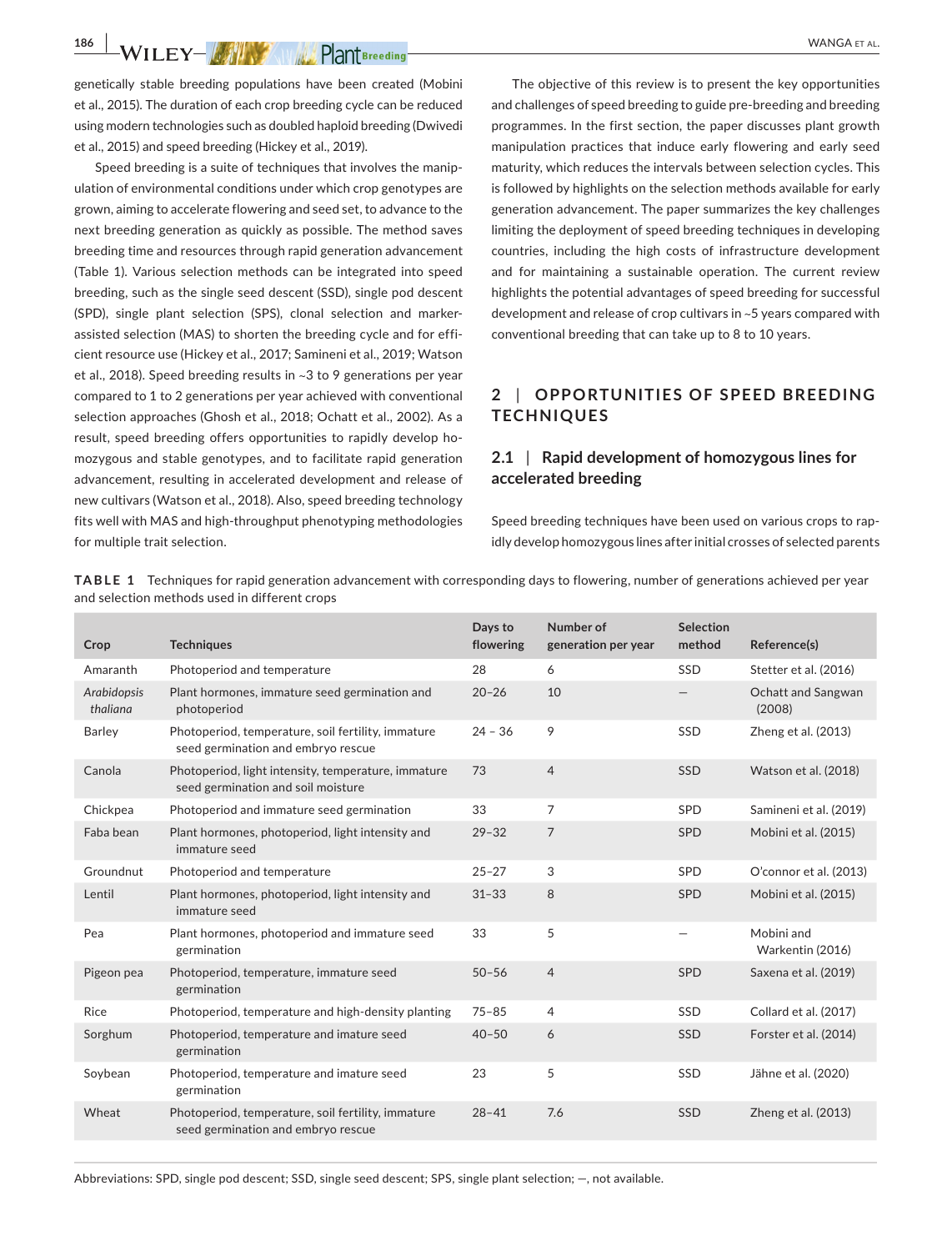with complimentary traits. The technique depends on the manipulation of photoperiod, light intensity, temperature, soil moisture, soil nutrition and high-density planting. These methods have been used to induce early flowering and seed set, reducing the time taken to generate each breeding generation (Table 1). The method allows for the production of 3 to 9 breeding generations per year. This is ideal for accelerated breeding and population evaluation across the target production environments involving various selection methods such as SSD, SPD and SPS (El-Hashash & El-Absy, 2019).

Speed breeding relies on deliberate manipulation of various growing conditions that are described below.

### 2.1.1 | Manipulation of photoperiod regime

Photoperiod refers to the length of daily exposure of plants to scheduled light and dark regimes to enhance rapid growth, development, flowering and seed set (Vince-Prue, 1994). Different crop species and genotypes within species have variable photoperiod requirements for flower induction and seed set (Kouressy et al., 2008; Saito et al., 2009). Thus, it is important to determine the optimum light quality, intensity and photoperiod that trigger flower initiation in various crops and genotypes.

Light quality, which includes the instantaneous and cumulative amount, delivered per day has a direct effect on plant growth, net photosynthetic rate, stomatal conductance, intercellular  $CO<sub>2</sub>$  and transpiration rate (Yang et al., 2017). Also, the daily light to dark hours has an effect on flowering rate and maturity. Light sources emitting photosynthetic active radiation (PAR) within the range of 400–700 nm with an intensity of 360–650  $\mu$ mol/m $^2$ /s have been successfully used in many crops, including wheat, barley, chickpea, pea and canola to facilitate speed breeding (Ghosh et al., 2018; Watson et al., 2018). Light-based speed breeding protocols provide a benefit for sustained photosynthesis for the entire light period, all year round (Bhatta et al., 2021). For example, Dubcovsky et al. (2006) found that a photoperiod of 22 hr light and 2 hr dark under PAR of 150-190  $\mu$ E m<sup>-2</sup>s<sup>-1</sup> reduced the total number of days to flowering by half when compared with the corresponding wheat genotypes grown with 12/12 hr light/dark. This procedure induced flowering in 35 and 39 days in several wheat genotypes, Paragon, Watkins landrace W352 and a late flowering Paragon x W352  $F<sub>6</sub>$  recombinant inbred line. The plants grown with 12/12 hr light/dark were still at the stem elongation growth stage when the corresponding plants grown with 22/2 hr light/dark had started flowering. In a second study, when plants of a sensitive winter wheat genotype, G3116 (AY485969) were grown under short day (SD) conditions (8/16 hr light/dark) for six weeks before being transferred to long day (LD) conditions (16/8 hr light/dark) at a light intensity of 200–270 μmol/  $m^2$ /s, flowering was induced without the need for vernalization. The days to flowering of non-vernalized genotypes grown in SD-LD condition were comparable with genotypes vernalized for six weeks.

A photoperiod of 16/8 hr light/dark with a light intensity of 500  $\mu$ mol/m<sup>2</sup>/s reportedly induced early flowering in seven barley

 **<u>MANGA ET AL.** 187</u>

genotypes: Franklin (36 days), Gairdner (35 days), Gimmett (33 days), Commander (30 days), Fleet (29 days), Baudin (26 days) and Lockyer (25) (Zheng et al., 2013). This day length regime was combined with the germination of immature seed, and moisture and nutrition management, resulting in an increase in the number of generations advanced per year reaching 6–8 and 7–9 in wheat and barley, respectively. Samineni et al. (2019) reported that a photoperiod length of 12/12 hr light/dark using standard incandescent bulb of 60 W with a light intensity of 870 lm induced early flowering in chickpea. This regime reportedly induced early flowering ranging from 37–38, 50– 51 and 60–65 days in early-maturing (i.e., JG 11 and JG 14), mediummaturing (IGGV 10 and JG 16) and late-maturity (C 235 and CDC - Frontier) chickpea genotypes. Depending on the test genotypes, the number of days to flowering in early-, medium- and late-maturity genotypes were reduced by 8–19, 7–16 and 11–27 days, respectively. In grain amaranth, flowering was induced in about four weeks by growing plants for two weeks in LD conditions (16/8 hr light/dark) followed by SD conditions (8/16 hr light/dark) using a light intensity of 150 mmol (Stetter et al., 2016). Continuous exposure to light (24 hr light) with 450 W PAR lamp induced relatively early flowering at 25 to 27 days after germination in groundnut (O'Connor et al., 2013). Adjusting the photoperiod is cost-effective when using low energy, light-emitting diodes (LED), which can use battery-based inverters system, charged from solar panels. The use of solar power systems is an effective and sustainable approach for indoor speed breeding in countries with an unreliable electricity supply.

### 2.1.2 | Regulation of the temperature regime

Adjustments to soil and air temperatures affect germination and growth responses, leading to rapid growth, flowering, seed set and maturity. Low and high temperature extremes activate a wide range of effects on the rate of plant development, including a transition from the vegetative to the reproductive stages (Hatfield & Prueger, 2015; McClung et al., 2016). The temperatures required for germination for most crops are between 12 and 30℃, whereas the optimum temperature for growth, flowering and seed set varies from 25 to 30°C for most crops. Temperatures maintained at 25  $\pm$  1 ℃ under 12/12 hr light/dark condition were used for germination of direct sown immature seed in chickpea (Samineni et al., 2019). Temperature regulation allowed the germination of immature seeds (harvested 16–24 days after flowering), freshly planted into pots, which allowed for the production of 7 generations per year. In winter wheat, vernalization or cold temperature stress is required at the vegetative stage to accelerate the transition to the reproductive stage (Dubcovsky et al., 2006; Yan et al., 2004). Temperatures above 33℃ can lead to decreased pollen viability and increase malesterility in rice, sorghum and soybean (Hatfield & Prueger, 2015; Singh et al., 2015; Wiebbecke et al., 2012). Therefore, temperatures inside the critical limit can facilitate flowering, seed set and maturity for speed breeding. For example, temperatures of 20–22℃ were used for the germination of immature seed derived from embryo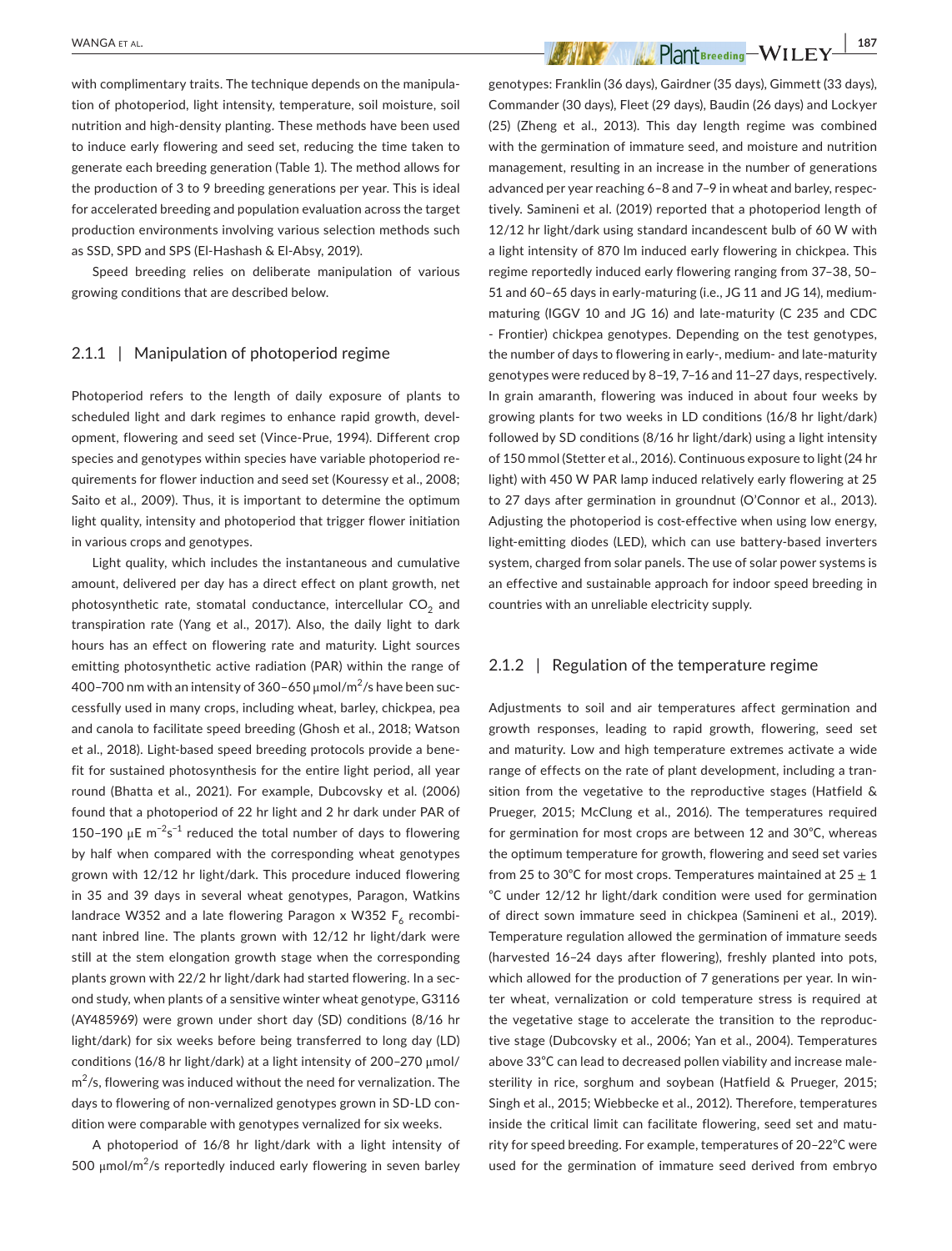**188 WANGA ET AL.** WANGA ET AL.

culture in wheat and barley (Zheng et al., 2013). After germination, seedlings were transferred to a temperature regime of 25/22<sup>°</sup>C synchronized with a photoperiod of 16/8 hr light/dark for rapid plant growth and early flowering. In groundnut, use of a temperature regime of 17/32℃, facilitated rapid plant growth, flower induction and seed set under conditions of constant light (24/0 hr light /dark) (O'Connor et al., 2013). Photoperiod sensitive genotypes of various crops have shown variable responses to temperature regimes that affect their transition from the vegetative to the reproductive stage. In sorghum, early flowering was induced by exposing sensitive genotypes (BTx642/Tx7000 RIL population and parental lines) to LD conditions (14/10 hr light/dark) or to SD conditions (10/14 hr light/ dark) at 30/23℃ day/night temperature (Yang et al., 2014). Solar/ battery powered air-conditioning systems could provide a cost effective, stable technology for indoor speed breeding programmes in developing countries.

### 2.1.3 | Regulation of soil moisture

Soil moisture stresses can cause significant changes in plant growth and development processes affecting plant height, days to flowering, and seed set and maturity (Anjum et al., 2017; Hussain et al., 2018). Drought or flooding stress can trigger early flowering and maturation, which can be used in speed breeding. Drought stress is the most commonly applied technique for crops such as wheat, barley and pearl millet (Shavrukov et al., 2017). Drought causes early flowering in pearl millet, which may have evolved as an 'escape mechanism' to produce the next generation (Vadez et al., 2012). However, in no-tillering, late-flowering genotypes of pearl millet, drought stress can result in sterility, and extend the flowering period up to 18 days in high tillering genotypes (De Rouw & Winkel, 1998). In cowpea, plants grown under drought stress flowered about 12 days earlier than those grown under well-watered conditions (Agbicodo et al., 2009; Goufo et al., 2017). In wheat and barley, irrigation when plants show wilt symptoms promotes plant growth and development. Zheng et al. (2013) combined watering regimes with embryo rescue, adjusted photoperiod and adjusted temperatures to produce 8 and 9 generations per year in wheat and barley, respectively. In contrast, in sorghum, drought stress delayed flowering up to 9 days in cultivars Segaolane (Botswana 79), Mahube (SDS 2583) and Phofu (Macia) when compared with the same genotypes grown under wellwatered conditions (Munamava & Riddoch, 2001). These studies highlighted the opportunity to optimize water-supply in crop speed breeding facilities for more efficient generation turnoever.

After flowering, rapid grain filling and maturation can be facilitated by gradually reducing soil moisture content. Reducing the watering frequency from daily to twice per week, from four to six weeks after flowering followed by non-watering in the last week before harvesting has been used in speed breeding of several crops including wheat, barley, canola and chickpea (Watson et al., 2018). Soil moisture management approaches are applicable under both field and indoor growing environments.

### 2.1.4 | Density of plant populations

High-density planting entails growing at higher plant densities than the density required to produce maximum yield. High plant densities result in tall plants due to light competition, leading to a rapid transition from the vegetative to the reproductive growth stages (Warnasooriya & Brutnell, 2014). This approach is useful to induce early flowering and maturity, increasing the number of generation cycles per year. In rice, up to four generations per year were achieved using a high-density planting of 400 plants  $\text{m}^2$  (with intra-row spacing of 5 cm and inter-row spacing of 5 cm  $[5 \times 5$  cm]), compared with the conventional 25 plants m<sup>-2</sup> (20  $\times$  20 cm) (Rahman et al., 2019). The length of a crop cycle in rice can be reduced by 15 to 40 days, (90 from 105 days (Rahman et al., 2019), 105 from 145 days (Moldenhauer et al., ) using high density planting. However, others have reported that high density planting did not accelerate flowering in rice (Fukushima et al., 2011; Hayashi et al., 2006). In sorghum, Jones and Johnson (1991) found that a plant density of between four and eight plants  $m^{-2}$  had non-significant effects on plant growth and grain yield. In a contrasting sorghum study by Villar et al. (1989), increasing plant density from 16 to 38 plant  $m<sup>-2</sup>$  reduced the days to flowering from 59 to 50 days. In cotton, high-density planting (11 plant m $^{-2}$ ) slightly reduced flowering to 25–26 days from 26–31 days c with lower density planting  $(9 \text{ plant m}^{-2})$  (Khan et al., 2017, 2019). The above studies suggest that genotype differences affect plant responses to high-density planting under field conditions. Therefore, there is need to establish high-density planting requirements of a given genotype through preliminary trials to optimize induction of early flowering for speed breeding. High planting density is one of the low cost speed breeding strategies suitable for rapid advancement of generations, while maintaining the large population size required for advanced selections.

#### 2.1.5 | Modifying carbon dioxide levels

Increased level of carbon dioxide ( $CO<sub>2</sub>$ ) may enhance rapid plant growth and the speed of the transition from the vegetative to the reproductive stage in some plants (Jagadish et al., 2016). However, different crop species and genotypes within a species have varying responses to increased  $CO<sub>2</sub>$ . For instance, increased levels of  $CO<sub>2</sub>$  of 400/700, 350/700 and 350/650/100 ppm reduced days to flowering in soybean, rice and cowpea by 2, 7 and 12 days, respectively (Springer & Ward, 2007). In contrast,  $CO<sub>2</sub>$  maintained at 20 µmol/ mol<sup>2</sup> delayed flowering in soybean by 11 days (Bunce, 2015). In pigeonpea, when CO $_2$  level was increased to 550  $\mu$ mol/mol $^2$ , it delayed flowering by nine days in a short duration cultivar ICPL 15,011 (Sreeharsha et al., 2015). Nagatoshi and Fujita (2019) reported that a combination of 14 hr light (30°C)/10 hr dark (25°C) cycle and  $CO<sub>2</sub>$ supplementation > 400 ppm in growth chambers reduced the crop cycle from 102–132 to 70 days in soybean (cv 'Enrei'). This allowed up to 5 generations per year compared to 1–2 generations under field and/or greenhouse conditions. In the same study, increased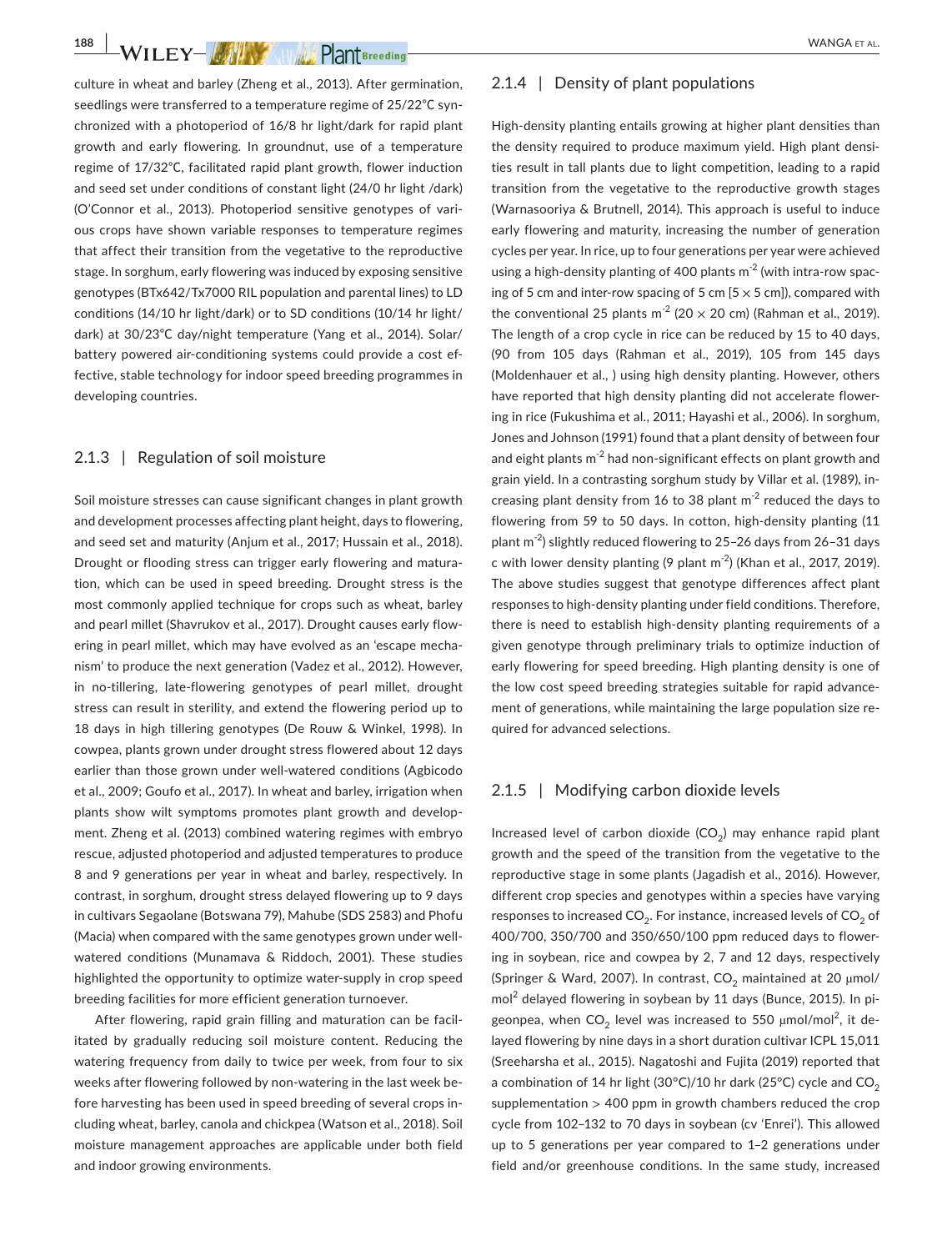CO<sub>2</sub> reportedly had little impact on flowering time but increased the number of flowers which is an advantage for developing a large number of crosses. Under growth chamber conditions, increased  $CO<sub>2</sub>$  (600 ppm) reduced the days to heading from 51 to 52 and 80-88 days to 48–49 and 70–74 days in the rice cv. Nipponbare and Yamadawa, respectively (Tanaka et al., 2016). Speed breeding involving modification of  $CO<sub>2</sub>$  levels requires appropriate facilities such as growth chambers,  $CO<sub>2</sub>$  cylinders and regulators, and operational costs. Also, there is need to adhere to health protocols and safety guidelines while handling and using  $CO<sub>2</sub>$  cylinders and valves.

## 2.1.6 | Use of plant nutrition, hormones and organ tissue culture

Plant nutrition and hormones have been used to accelerate growth and to induce flowering and seed set, and germination of immature seed in vitro (Bermejo et al., 2016). Varied responses to plant growth regulators (PGRs) are achieved when used in controlled environments such as greenhouses and growth chambers in which the photoperiod and temperatures can be monitored and controlled. For instance, combining auxin and cytokinin hormones, in the form of flurprimidol (0.3 μM), indole-3-acetic acid (5.7 μM) and zeatin (2.3 μM), promoted in vitro flowering at 100% and seed set (90%) in faba bean (Mobini et al., 2015). Additionally, increased seed set was achieved by exogenous application of 6-benzylaminopurine (10– <sup>5</sup> M BAP) four days after flowering in faba bean (Mobini et al., 2020). Subsequently, Mobini and Warkentin (2016) used a combination of flurprimidol (0.9 μM) and 4-chloroindole-3-acetic acid (0.05 μM), resulting in 90 and 80% flowering and seed set in lentils. They also used an integration of adjustments to the photoperiod (18/6 hr light/dark), temperatures (22/18℃ light/dark), the application of plant growth regulators (i.e., flurprimidol, cytokinin and auxins) and embryo rescue, to reduce the generation cycle in faba bean and lentil from 102 and 107 days to 54 and 45 days, respectively. This approach allowed up to 8 generations per year. They also used an in vivo protocol involving embryonic seed culture grown under 20 hr light (21°C)/4 hr (16°C) dark in a hydroponic system with a vermiculite substrate, scheduled fertilizer applications and 500  $\mu$ M/m $^2$  s $^{-1}$  light intensity (fluorescent light bulbs) When treated with a plant growth hormone, flurprimidol (0.6 μM), treated and untreated pea plants had 100 and 98% flowering, and seed set in 33 and 68 days, respectively. The use of immature embryos grown on Murashige and Skoog (1962) (MS) culture medium supplemented with 0.175 mg/L indole-3-acetic acid (IAA) and 0 mg/L 6-benzylaminopurine (BAP) was found to be suitable for embryo culture of lentil (Bermejo et al., 2016). Embryo culture of wheat on a half strength MS supplemented with ten times the normal levels of potassium dihydrogen phosphate  $(KH_2PO_4)$  and 4% sucrose induced 100 and 92% flowering rate and seed set in two wheat cv. 'Emu Rock' and 'Zippy' (Yao et al., 2016).

Drying and chilling methods can be used to break seed dormancy in immature seed of various crops (Ghosh et al., 2018). For example, drying of immature seed of wheat and barley at 28–35℃

 **<u>MANGA ET AL.</u> 189**<br>*I*  $\frac{1}{2}$  **D** and  $\frac{1}{2}$  **D** and  $\frac{1}{2}$  **D** and  $\frac{1}{2}$  **D** and  $\frac{1}{2}$  **D** and  $\frac{1}{2}$  **D** and  $\frac{1}{2}$  **D** and  $\frac{1}{2}$  **D**  $\frac{1}{2}$  **D**  $\frac{1}{2}$  **D**  $\frac{1}{2}$  **D**  $\frac{1}{2}$  **D** 

for 3–5 days in an oven or dehydrator followed by chilling (4–5℃) for 3 days resulted in germination rates of 80 and 100% for seeds harvested at 2 and 4 weeks after flowering, respectively (Watson et al., 2018). This procedure was subsequently used in combination with a long photoperiod (22/2 hr light/dark) and temperature regulation (22/17℃ light/dark) to achieve 4–6 generation cycles per year for wheat, barley, chickpea, pea and canola. Saxena et al. (2017) reported that immature seed of rapidly germinating pigeonpea varieties harvested at 21 days after flowering achieving germination rates of between 73% and 100% without pre-treatment. Therefore, the use of immature seed and optimal germination conditions are applicable under both field and indoor conditions for rapid generation advancement.

## **2.2** | **Amenability with selection methods**

Speed breeding is routinely used for generation advancement without phenotypic selection. However, modern technologies (e.g. highthroughput genotyping methods, marker-assisted selection, etc.) can be successfully integrated for target traits selection. The combination of speed breeding and effective selection methods should allow for the maintenance of a good breeding population and genetic diversity in the environments that restrict plant growth, and for maximum yield production (Johnston et al., 2019). Conventional selection methods such as bulk, mass, recurrent, pedigree and pure line selection require a genetically stable plant population for selection of optimally yielding genotypes. These methods are not ideal for speed breeding due to the long inbreeding and selection cycles that they require. The most appropriate selection methods amenable with speed breeding are single seed descent (SSD), single pod descent (SPD) and single plant selection (SPS) methods. These methods are briefly described below.

# 2.2.1 | Single seed descent method

Single seed descent (SSD) is geared towards achieving homozygous populations through continuous inbreeding of segregating population by retaining one seed from each  $F<sub>2</sub>$  plant and advancing these individuals to the next generation. Each inbred line developed is traced back to an  $F<sub>2</sub>$  plant (Fehr, 1991). The time taken to achieve inbred lines with SSD is comparable to that of the doubled haploid (DH) method (Yan et al., 2017). The advantages of the SSD selection method include less growing area and labour being required for the handling of early generations. It allows for the advancement of progeny under high-density plantings in small nurseries, growth chambers or greenhouses (Arbelaez et al., 2019; Funada et al., 2013). The negative aspect is that SSD carries forward more inferior progenies than pure line, pedigree and recurrent selection methods. In common bean, Urrea and Singh (1994) found that the overall mean of seed yields of inbred lines developed through the SSD method was lower than those developed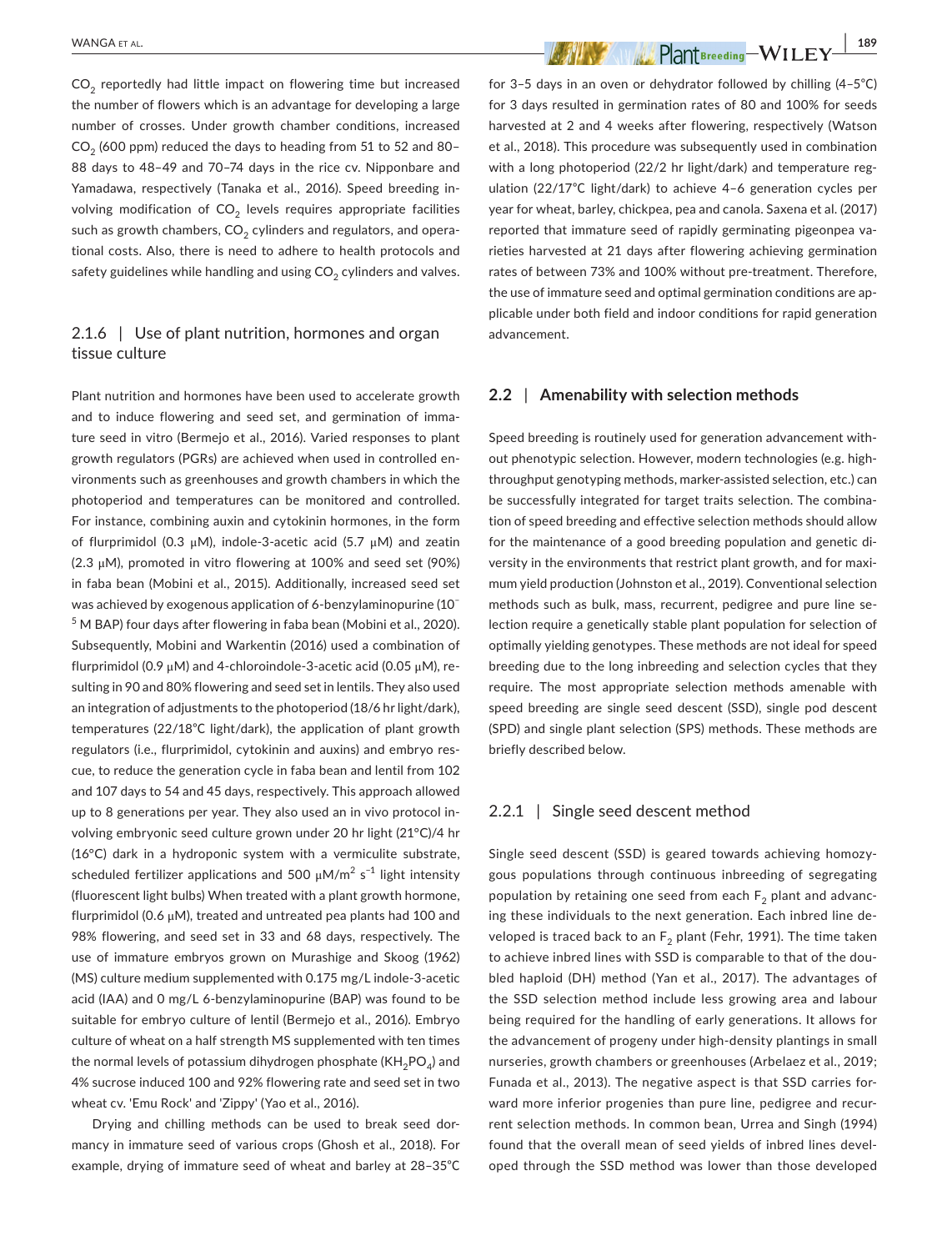through pedigree and mass selection. For the SSD selection method, a sizeable number of  $F_1$  plants (50-100) are required to generate between 2000 and 3000  $F_2$  plants to advance to the  $F_3$ - $F_4$  generations (Priyadarshan, 2019). At the  $F_5$  generation, plants are grown under ideal field conditions at optimum spacing to attain maximum yield, allowing for selection of superior  $F<sub>6</sub>$  genotypes and advancing these using a head-to-row method. Superior lines/rows are selected for preliminary yield trials  $(F_7)$  and yield trials ( $F_8$  –  $F_{10}$ ). Subsequently, superior lines ( $F_{11}$  –  $F_{12}$ ) are released as new cultivars. For example, under field condition, Pignone et al. (2015) used SSD to rapidly generate 450 new inbred lines from 500 durum wheat varieties sourced from gene banks before evaluation for agronomic performance. In rice, SSD was used in a rapid generation technology (RGT) programme using growth chambers, and generated the popular cv. 'Nipponbare' (Tanaka et al., 2016). In maize, Bordes et al. (2007) found non-significant differences in the grain yield of inbred lines developed from the same parental genotypes using the doubled-haploid (DH) and SSD methods. Ma et al. (1999) reported that the mean grain yield and kernel weight of SSD lines was higher than those of anther culture derived lines in maize and spring wheat. Overall, SSD is the best selection method for speed breeding and can be carried out under both field and indoor conditions.

### 2.2.2 | Single pod descent method

Single pod descent (SPD) method involves selection of one pod per plant from each  $F_2 - F_4$  plant instead of a single seed. Due to there being more than one seed per pod in most legume crops, SPD has a higher chance of maintaining each  $F<sub>2</sub>$  plants in the advanced generations than SSD selection. Funada et al. (2013) reported that progenies developed from crosses between soybean cv. 'OAC Atwood' and 'RG600RR' , with a mean of 2.4 seeds per pod, increased the population from 200 in the  $F_2$  to 300 plants in the  $F_3$  generation. The authors found non-significant differences in selection efficiency for lines developed using the SSD, SPD and bulk methods.

Another advantage of SPD is that it allows for the early selection of pods, so a smaller population can be advanced. In other research, SPD resulted in soybean progeny with mean yields of 7.96 g plant $^{\rm 1}$  compared with the mean yield of 6.42 g plant $^{\rm 1}$  of test lines developed through SSD (Destro et al., 2003). Conversely, Khosla et al. (2019) reported better yield increases in soybean lines selected using the bulk selection method of 72.6%, followed by pedigree (33%) and SPD (10.4%). Therefore, preliminary trials are required to determine the efficiency of SPD for the crop and trait being selected for under speed breeding.

### 2.2.3 | Single plant selection method

The single plant selection (SPS) method advances each  $F_2$  plant by harvesting all the seeds of each selected plant. Hence the next

generation will be advanced as plant-to-row. The SPS method has been used in a modified backcross strategy to develop introgression lines (ILs) within two years in barley (Hickey et al., 2017). A European barley, cv. 'Scarlett', was crossed with other donor parents to develop lines that were resistant to leaf rust, net blotch and spot blotch. Hickey et al. (2010) used a speed breeding procedure of continuous light and temperature maintained at 22℃, with 87 of the  $BC_1F_{3:4}$  generation being selected from 5,000 BC<sub>1</sub>F<sub>2</sub> plants. The authors reported that the yield of 12 Scarlett ILs selected for superior multiple disease resistance and agronomic traits were significantly higher than cv. 'Scarlett'. In bread wheat, Alahmad et al. (2018) used the SPS selection method to enhance foliar disease resistance, grain dormancy, seminal root angle, seminal root number, tolerance to crown rot, resistance to leaf rust and plant height in an approach that is compatible with speed breeding. The study found a better selection response when using SPS in comparison with unselected  $F<sub>3</sub>$  plants for crown rot and leaf rust resistance, and for better root angle and number. The SPS involves early selection of plants based on a smaller population than SSD and SPD.

### **3** | **Challenges of speed breeding**

The use of speed breeding techniques is a valuable approach to accelerate conventional breeding programmes. However, the technology requires expertise, effective and complementary plant phenomics facilities, appropriate infrastructure and continuous financial support for research and development (Shimelis et al., 2019). For these resource to be in place requires that speed breeding approaches are recognized as essential for conventional plant breeding, marker assisted-selection and genetic engineering. Furthermore, the integrated suite of tools requires skills and expertise in plant breeding and biotechnology, long-term funding and government policy support. For example, in Sub-Saharan Africa (SSA) most public plant breeding programmes use traditional plant breeding approaches. Use of modern breeding tools in the public sector is limited by technical, economic and institutional challenges (Morris & Bellon, 2004). Speed breeding methods could accelerate the release of both conventional and genetically modified crop cultivars in SSA. However, the most common challenges hampering the use of speed breeding include: (a) access to suitable facilities, (b) staff trained in the protocol, (c) adopting major changes to breeding programme design and operations, and (d) the need for long-term funding. Briefly, these challenges are discussed below.

# **3.1** | **A lack of trained plant breeders and breeding technicians**

A major challenge that can hamper the adoption of speed breeding in the public sector is a lack of trained and active plant breeders, and plant breeding technicians in developing countries (Morris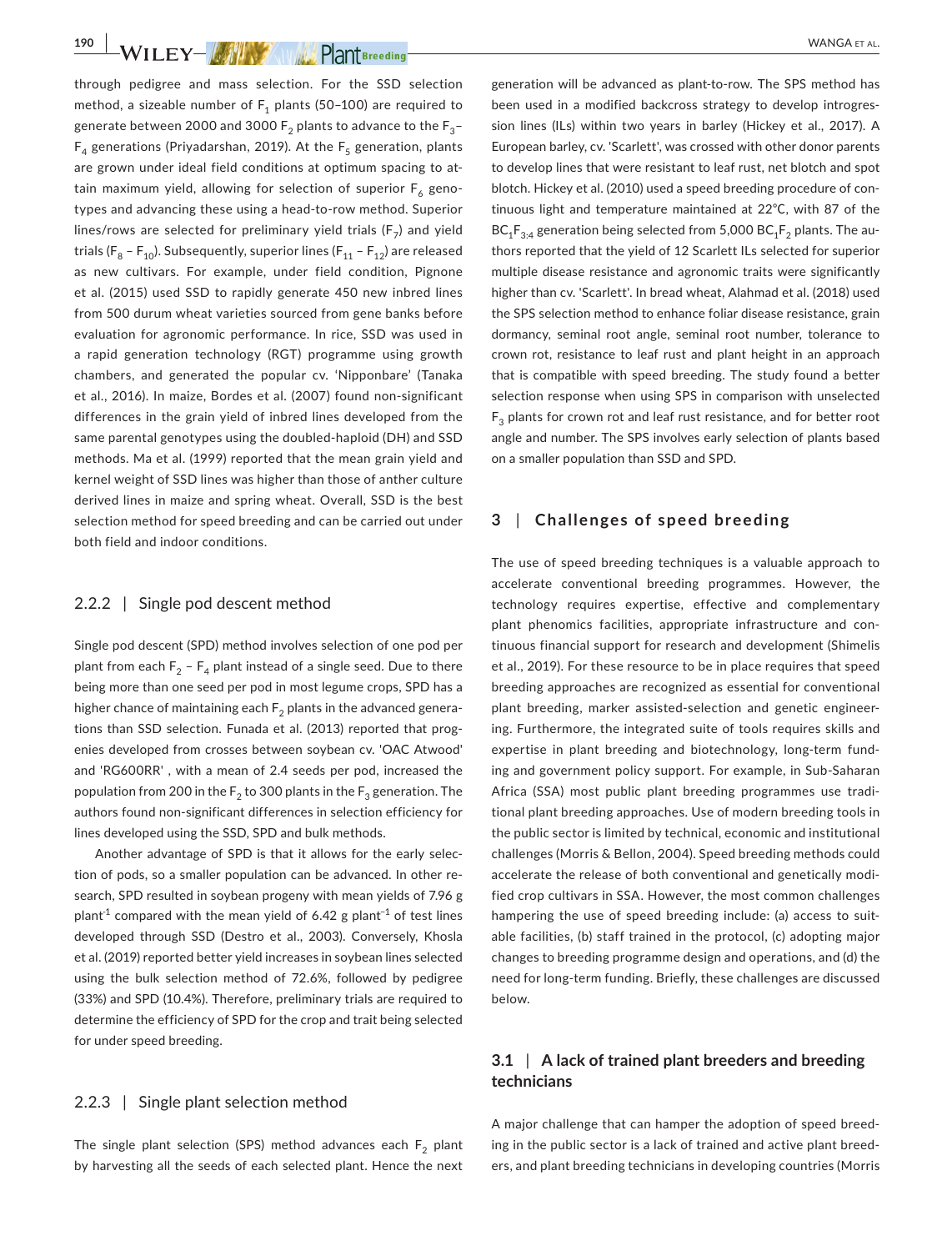et al., 2006; Shimelis et al., 2019). The public sector breeding programmes are negatively affected by a high turn-over of plant breeding personnel to private seed companies and training institutes that offer better remuneration than government service. Moreover there are relatively few scientists specializing in plant breeding because postgraduate qualifications in plant breeding are only offered at a few universities in developing countries. In some countries, the legislative and administrative framework to manage plant breeders' rights and seed regulation have not been developed to encourage plant breeding to benefit the value chain from farmers to consumers (Tripp et al., 2007). Therefore, developing countries need to adjust their policies and practices related to investments in plant breeding education, research and personnel retention to ensure the viability of long-term crop improvement programmes, and the adoption of scientific innovations such as speed breeding.

### **3.2** | **Inadequate infrastructure**

Speed breeding platforms require sophisticated infrastructure to regulate environmental factors, particularly soil moisture, temperature and photoperiod. Institutional support is limited in public plant breeding programmes in many developing countries. This limits the adoption of state-of-the-art breeding methods such as speed breeding and biotechnological tools (Byerlee & Fischer, 2002). Moreover specialized equipment needed to carry out selection of traits during early generation advancement are limited (Ribaut et al., 2010). Additionally, an overreliance on donor agencies ('donor mind-set') and a lack of harmonization of regional breeding programmes leads to duplications of activities and investments in resources. Therefore, there is a need for active collaboration between national and regional organizations in the development of infrastructure, and for resource and knowledge sharing once the infrastructure is in place. An opportunity exists to reduce the cost of establishing new infrastructure by the invention of innovative, local equipment, such as the use of modified shipping containers fitted with solar-powered temperature and light control equipment (Chiurugwi et al., 2018).

### **3.3** | **Unreliable water and electricity supplies for sustainable operations**

The manipulation of environmental factors, specifically moisture, temperature and photoperiod, in indoor growing facilities requires reliable water and electricity supplies. Indoor speed breeding facilities require affordable, sustainable and reliable energy for cooling, heating and lighting. For instance, the cost of temperature regulation in Queensland during winter accounted for more than half of the total cost of plant management (O'Connor et al., 2013). Unreliable supplies of electricity are a major problem for the management of temperature and photoperiod for speed breeding in public plant

 **<u>MANGA ET AL.</u> 191** 

breeding programmes. Growing crops in the field require land preparation, fertilization, irrigation and other standard agronomic practices, which have substantial costs and require substantial infrastructure investments. In developing countries, speed breeding will require innovative solutions to the supply of water and electricity, such as the use of sustainable solar power. A small indoor speed breeding kit consisting of fitted LED lights and temperature controls powered by a solar system with battery backup could be developed using existing technologies. An alternative would be adapting the principles of speed breeding to semi-controlled field-based systems, where high-dense planting, combined with moisture and nutrient stress can be managed, but large populations can be grown at a relatively lower cost.

### **4** | **CONCLUSION AND OUTLOOK**

The use of speed breeding can accelerate the development of high performing cultivars with market-preferred traits by reducing the amount of time, space and resources invested in the selection and genetic advancement of superior crop varieties. The technique allows plant breeders to deliver improved crop varieties more rapidly. Streamlined operations that reduce labour and lost-cost facilities are key for effective integration of speed breeding into a crop improvement programme. Furthermore, integration of speed breeding with conventional, MAS and GE breeding approaches can enhance effective selection of elite genotypes and lines with novel traits, such as higher yield and better nutritional qualities, together with biotic and abiotic stress tolerance. The most appropriate selection methods amenable with speed breeding include SSD, SPD and SPS methods.

However, the adoption of speed breeding in many developing countries, especially in public plant breeding programmes, is limited by the lack of trained plant breeders and plant breeding technicians, and a lack of the requisite infrastructure and reliable supplies of water and electricity. Currently, there is also a lack of enabling government support at a policy and financial level to initiate and sustain speed breeding in public plant breeding programmes.

#### **ACKNOWLEDGEMENTS**

The authors thank the University of KwaZulu-Natal, South Africa, the Ministry of Agriculture, Water and Land Reform, Namibia and the International Atomic Energy Agency for their support of this study.

#### **CONFLICT OF INTEREST**

The authors declare that they have no conflict of interests.

#### **AUTHOR CONTRIBUTIONS**

All authors contributed equally to the idea and preparation of the manuscript, and all authors read and approved the manuscript.

### **DATA AVAILABILITY STATEMENT**

Data supporting this study are available within the manuscript.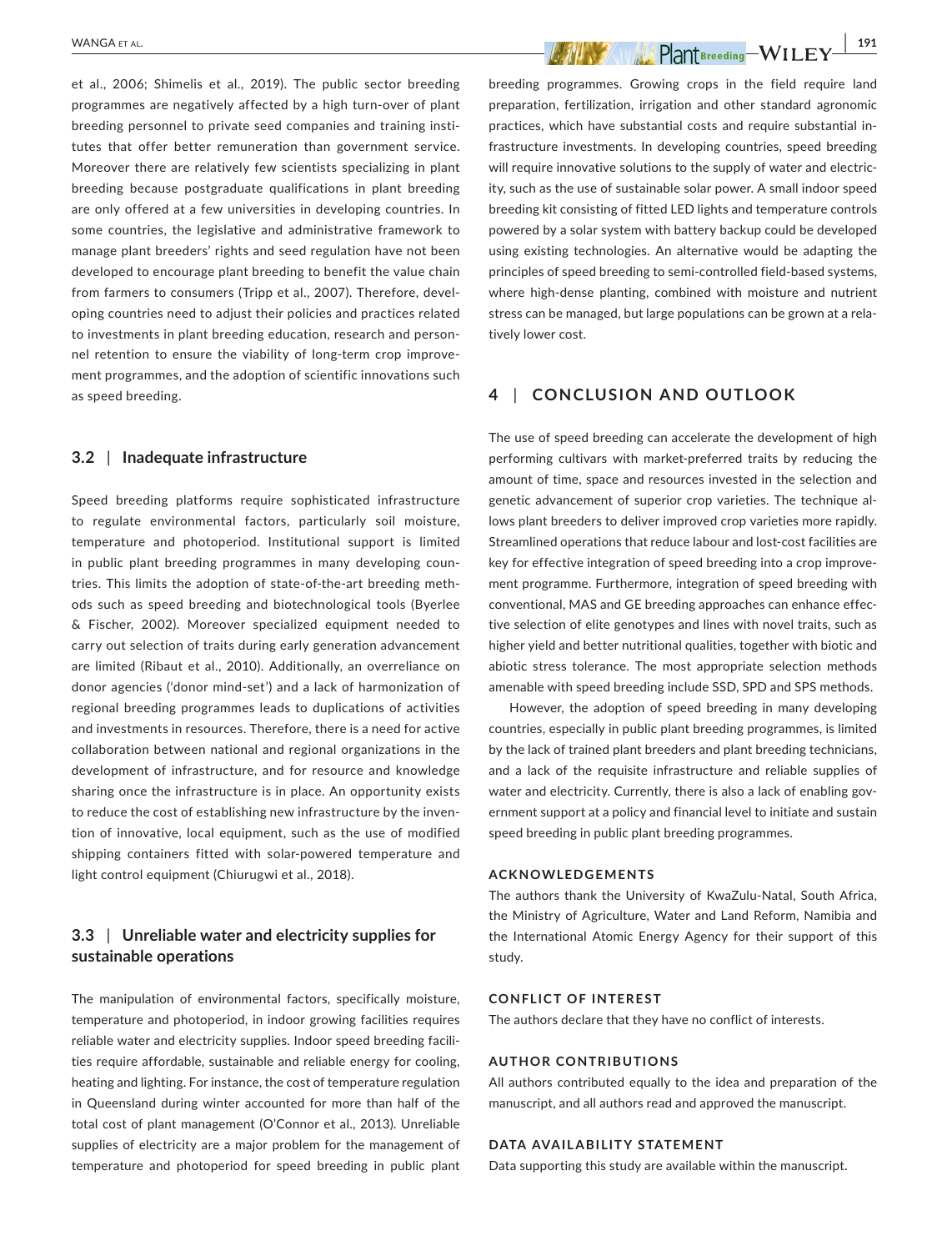#### **ORCID**

*Maliata Athon [Wanga](https://orcid.org/0000-0003-2793-8392)* <https://orcid.org/0000-0002-9827-0740> *Hussein Shim[elis](https://orcid.org/0000-0001-9015-043X)* <https://orcid.org/0000-0003-2793-8392> *Jacob Mashilo* <https://orcid.org/0000-0001-9015-043X>

#### **REFERENCES**

- Agbicodo, E. M., Fatokun, C. A., Muranaka, S., Visser, R. G. F., & Van Der Linden, C. G., (2009). Breeding drought tolerant cowpea: Constraints, accomplishments, and future prospects. *Euphytica*, *167*(3), 353–370. <https://doi.org/10.1007/s10681-009-9893-8>
- Ahmar, S., Gill, R. A., Jung, K. H., Faheem, A., Qasim, M. U., Mubeen, M., & Zhou, W. (2020). Conventional and molecular techniques from simple breeding to speed breeding in crop plants: Recent advances and future outlook. *International Journal of Molecular Sciences*, *21*(7), 2590. <https://doi.org/10.3390/ijms21072590>
- Alahmad, S., Dinglasan, E., Ming Leung, K., Riaz, A., Derbal, N., Voss-Fels, K. P., Able, J. A., Bassi, F. M., Christopher, J., & Hickey, L. T. (2018). Speed breeding for multiple quantitative traits in durum wheat. *Plant Methods*, *14*, 36. <https://doi.org/10.1186/s13007-018-0302-y>
- Anjum, S. A., Ashraf, U., Zohaib, A., Tanveer, M., Naeem, M., Ali, I., Tabassum, T., & Nazir, U. (2017). Growth and developmental responses of crop plants under drought stress: A review. *Zemdirbyste*, *104*(3), 267–276.<https://doi.org/10.13080/z-a.2017.104.034>
- Arbelaez, J. D., Tandayu, E., Reveche, M. Y., Jarana, A., van Rogen, P., Sandager, L., Stolt, P., Ng, E., Varshney, R. K., Kretzschmar, T., & Cobb, J. (2019). Methodology: Ssb-MASS: A single seed-based sampling strategy for marker-assisted selection in rice. *Plant Methods*, *15*(1), 78.<https://doi.org/10.1186/s13007-019-0464-2>
- Bermejo, C., Gatti, I., & Cointry, E. (2016). *In vitro* embryo culture to shorten the breeding cycle in lentil (*Lens culinaris* Medik). *Plant Cell, Tissue and Organ Culture*, *127*(3), 585–590. [https://doi.org/10.1007/](https://doi.org/10.1007/s11240-016-1065-7) [s11240-016-1065-7](https://doi.org/10.1007/s11240-016-1065-7)
- Bhatta, M., Sandro, P., Smith, M. R., Delaney, O., Voss-Fels, K. P., Gutierrez, L., & Hickey, L. T. (2021). Need for speed: Manipulating plant growth to accelerate breeding cycles. *Current Opinion in Plant Biology*, *60*, 101986.<https://doi.org/10.1016/j.pbi.2020.101986>
- Bordes, J., Charmet, G., De Vaulx, R. D., Lapierre, A., Pollacsek, M., Beckert, M., & Gallais, A. (2007). Doubled-haploid versus single-seed descent and S1-family variation for testcross performance in a maize population. *Euphytica*, *154*, 41–51. [https://doi.org/10.1007/s1068](https://doi.org/10.1007/s10681-006-9266-5) [1-006-9266-5](https://doi.org/10.1007/s10681-006-9266-5)
- Breseghello, F., & Coelho, A. S. G. (2013). Traditional and modern plant breeding methods with examples in rice (*Oryza sativa* L.). *Journal of Agricultural and Food Chemistry*, *61*(35), 8277–8286. [https://doi.](https://doi.org/10.1021/jf305531j) [org/10.1021/jf305531j](https://doi.org/10.1021/jf305531j)
- Bunce, J. A. (2015). Elevated carbon dioxide effects on reproductive phenology and seed yield among soybean cultivars. *Crop Science*, *55*(1), 339–343.<https://doi.org/10.2135/cropsci2014.04.0273>
- Byerlee, D., & Fischer, K. (2002). Accessing modern science: Policy and institutional options for agricultural biotechnology in developing countries. *World Development*, *30*(6), 931–948. [https://doi.org/10.1016/](https://doi.org/10.1016/S0305-750X(02)00013-X) [S0305-750X\(02\)00013-X](https://doi.org/10.1016/S0305-750X(02)00013-X)
- Chiurugwi, T., Kemp, S., Powell, W., & Hickey, L. T. (2018). Speed breeding orphan crops. *Theoretical and Applied Genetics*, *132*(3), 607–616. <https://doi.org/10.1007/s00122-018-3202-7>
- Collard, B. C. Y., Beredo, J. C., Lenaerts, B., Mendoza, R., Santelices, R., Lopena, V., Verdeprado, H., Raghavan, C., Gregorio, G. B., Vial, L. et al (2017). Revisiting rice breeding methods–evaluating the use of rapid generation advance (RGA) for routine rice breeding. *Plant Production Science*, *20*(4), 337–352. [https://doi.org/10.1080/13439](https://doi.org/10.1080/1343943X.2017.1391705) [43X.2017.1391705](https://doi.org/10.1080/1343943X.2017.1391705)
- De La Fuente, G. N., Frei, U. K., & Lübberstedt, T. (2013). Accelerating plant breeding. *Trends in Plant Science*, *18*(12), 667–672. [https://doi.](https://doi.org/10.1016/j.tplants.2013.09.001) [org/10.1016/j.tplants.2013.09.001](https://doi.org/10.1016/j.tplants.2013.09.001)
- De Rouw, A., & Winkel, T. (1998). Drought avoidance by asynchronous flowering in pearl millet stands cultivated on-farm and onstation in Niger. *Experimental Agriculture*, *34*(1), 19–39. [https://doi.](https://doi.org/10.1017/S0014479798001057) [org/10.1017/S0014479798001057](https://doi.org/10.1017/S0014479798001057)
- Destro, D., Bizeti, H. S., Garcia, L. A., De Batista Fonseca, I. C., Montalván, R., & Miglioranza, É. (2003). Comparison between the SPD and the SPDS methods for segregating generation advancement in soybean. *Brazilian Archives of Biology and Technology*, *46*(4), 545–551. [https://](https://doi.org/10.1590/S1516-89132003000400008) [doi.org/10.1590/S1516-89132003000400008](https://doi.org/10.1590/S1516-89132003000400008)
- Dubcovsky, J., Loukoianov, A., Fu, D., Valarik, M., Sanchez, A., & Yan, L. (2006). Effect of photoperiod on the regulation of wheat vernalization genes VRN1 and VRN2. *Plant Molecular Biology*, *60*(4), 469–480. <https://doi.org/10.1007/s11103-005-4814-2>
- Dwivedi, S. L., Britt, A. B., Tripathi, L., Sharma, S., Upadhyaya, H. D., & Ortiz, R. (2015). Haploids: Constraints and opportunities in plant breeding. *Biotechnology Advances*, *33*(6), 812–829. [https://doi.](https://doi.org/10.1016/j.biotechadv.2015.07.001) [org/10.1016/j.biotechadv.2015.07.001](https://doi.org/10.1016/j.biotechadv.2015.07.001)
- El-Hashash, E. F., & El-Absy, K. M. (2019). Barley (*Hordeum vulgare* L.) breeding. In J. Al-Khayri, S. Jain, & D. V. Johnson (Eds.), *Advances in Plant Breeding Strategies: Cereals* (pp. 1–45). Springer International Publishing. [https://doi.org/10.1007/978-3-030-23108-8\\_1](https://doi.org/10.1007/978-3-030-23108-8_1)
- Fehr, W. (1991). *Principles of cultivar development: Theory and techniques*. Macmillian Publishing Company. Agronomy Books 1. Retrieved from: [https://lib.dr.iastate.edu/agron\\_books/1](https://lib.dr.iastate.edu/agron_books/1)
- Forster, B. P., Till, B. J., Ghanim, A. M. A., Huynh, H. O. A., Burstmayr, H., & Caligari, P. D. S. (2014). Accelerated plant breeding. *CAB Reviews: Perspectives in Agriculture, Veterinary Science, Nutrition and Natural Resources*, *9*, 20149043. [https://doi.org/10.1079/PAVSNNR201](https://doi.org/10.1079/PAVSNNR20149043) [49043](https://doi.org/10.1079/PAVSNNR20149043)
- Fukushima, A., Shiratsuchi, H., Yamaguchi, H., & Fukuda, A. (2011). Effects of nitrogen application and planting density on morphological traits, dry matter production and yield of large grain type rice variety bekoaoba and strategies for super high-yielding rice in the tohoku region of Japan. *Plant Production Science*, *14*(1), 56–63. [https://](https://doi.org/10.1626/pps.14.56) [doi.org/10.1626/pps.14.56](https://doi.org/10.1626/pps.14.56)
- Funada, M., Helms, T. C., Hammond, J. J., Hossain, K., & Doetkott, C. (2013). Single-seed descent, single-pod, and bulk sampling methods for soybean. *Euphytica*, *192*(2), 217–226. [https://doi.org/10.1007/](https://doi.org/10.1007/s10681-012-0837-3) [s10681-012-0837-3](https://doi.org/10.1007/s10681-012-0837-3)
- Ghosh, S., Watson, A., Gonzalez-Navarro, O. E., Ramirez-Gonzalez, R. H., Yanes, L., Mendoza-Suárez, M., Simmonds, J., Wells, R., Rayner, T., Green, P., Hafeez, A., Hayta, S., Melton, R. E., Steed, A., Sarkar, A., Carter, J., Perkins, L., Lord, J., Tester, M., … Hickey, L. T. (2018). Speed breeding in growth chambers and glasshouses for crop breeding and model plant research. *Nature Protocols*, *13*(12), 2944–2963. [https://](https://doi.org/10.1038/s41596-018-0072-z) [doi.org/10.1038/s41596-018-0072-z](https://doi.org/10.1038/s41596-018-0072-z)
- Goufo, P., Moutinho-Pereira, J. M., Jorge, T. F., Correia, C. M., Oliveira, M. R., Rosa, E. A. S. S., António, C., & Trindade, H. (2017). Cowpea (*Vigna unguiculata* L. Walp.) metabolomics: Osmoprotection as a physiological strategy for drought stress resistance and improved yield. *Frontiers*. *Plant Science*, *8*, 586. [https://doi.org/10.3389/](https://doi.org/10.3389/fpls.2017.00586) [fpls.2017.00586](https://doi.org/10.3389/fpls.2017.00586)
- Hatfield, J. L., & Prueger, J. H. (2015). Temperature extremes: Effect on plant growth and development. *Weather and Climate Extremes*, *10*, 4–10.<https://doi.org/10.1016/j.wace.2015.08.001>
- Hayashi, S., Kamoshita, A., & Yamagishi, J. (2006). Effect of planting density on grain yield and water productivity of rice (Oryza sativa L.) grown in flooded and non-flooded fields in Japan. *Plant Production Science*, *9*(3), 298–311. [https://doi.org/10.1626/](https://doi.org/10.1626/pps.9.298) [pps.9.298](https://doi.org/10.1626/pps.9.298)
- Hickey, L. T., Dieters, M. J., DeLacy, I. H., Christopher, M. J., Kravchuk, O. Y., & Banks, P. M. (2010). Screening for grain dormancy in segregating generations of dormant *×* non-dormant crosses in white-grained wheat (*Triticum aestivum* L.). *Euphytica*, *172*(2), 183–195. [https://doi.](https://doi.org/10.1007/s10681-009-0028-z) [org/10.1007/s10681-009-0028-z](https://doi.org/10.1007/s10681-009-0028-z)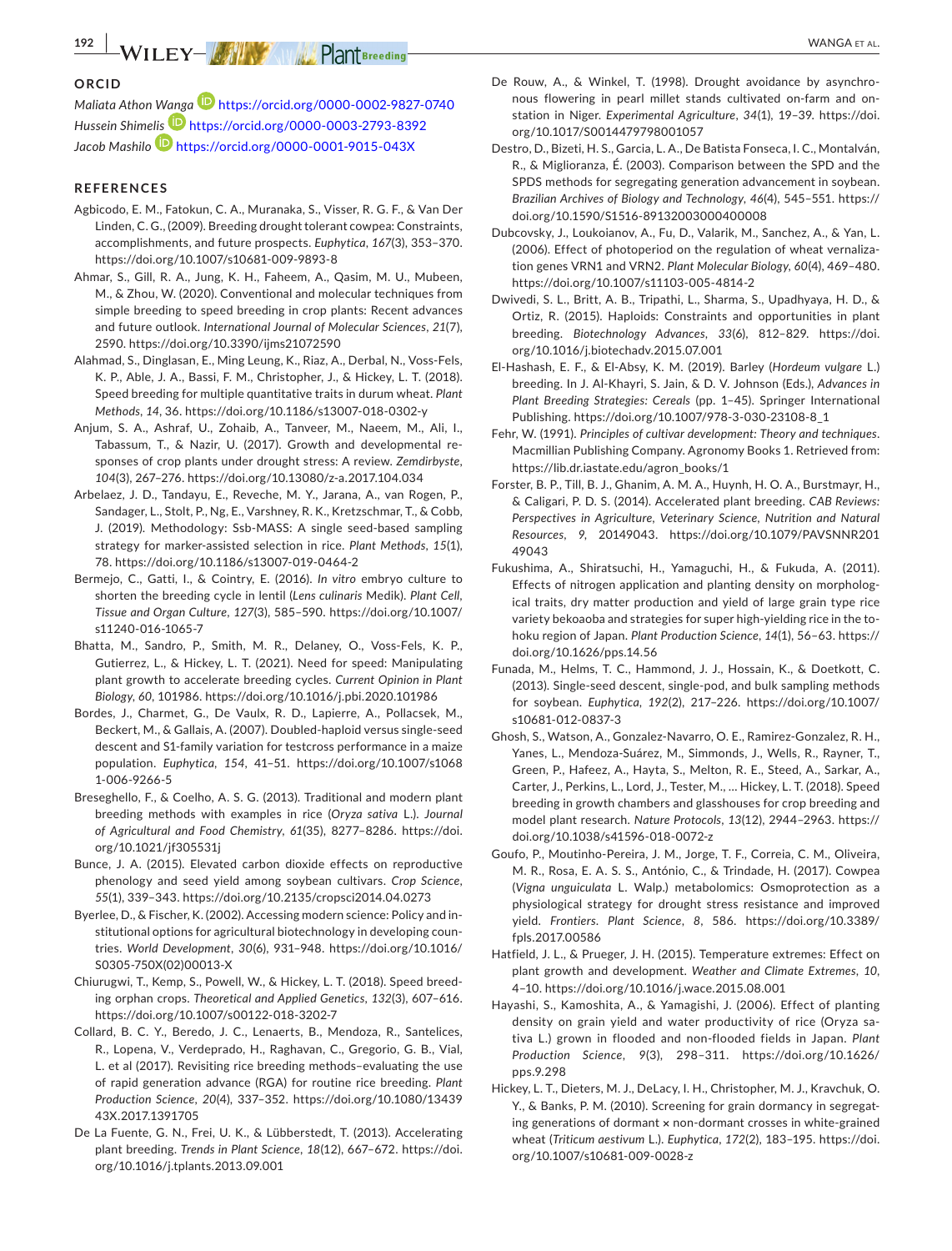**<u>MANGA ET AL.</u>** 193

- Hickey, L. T., Germán, S. E., Pereyra, S. A., Diaz, J. E., Ziems, L. A., Fowler, R. A., Platz, G. J., Franckowiak, J. D., & Dieters, M. J. (2017). Speed breeding for multiple disease resistance in barley. *Euphytica*, *213*, 64. <https://doi.org/10.1007/s10681-016-1803-2>
- Hickey, L. T., N. Hafeez, A., Robinson, H., Jackson, S. A., Leal-Bertioli, S. C. M., Tester, M., Gao, C., Godwin, I. D., Hayes, B. J., & Wulff, B. B. H. (2019). Breeding crops to feed 10 billion. *Nature Biotechnology*, *37*(7), 744–754.<https://doi.org/10.1038/s41587-019-0152-9>
- Hussain, H. A., Hussain, S., Khaliq, A., Ashraf, U., Anjum, S. A., Men, S., & Wang, L. (2018). Chilling and drought stresses in crop plants: Implications, cross talk, and potential management opportunities. *Frontiers in Plant Science*, *9*, 393. [https://doi.org/10.3389/](https://doi.org/10.3389/fpls.2018.00393) [fpls.2018.00393](https://doi.org/10.3389/fpls.2018.00393)
- Jagadish, S. V. K., Bahuguna, R. N., Djanaguiraman, M., Gamuyao, R., Prasad, P. V. V., & Craufurd, P. Q. (2016). Implications of high temperature and elevated CO<sub>2</sub> on flowering time in plants. *Frontiers in Plant Science*, *7*, 913.<https://doi.org/10.3389/fpls.2016.00913>
- Jähne, F., Hahn, V., Würschum, T., & Leiser, W. L. (2020). Speed breeding short-day crops by LED-controlled light schemes. *Theoretical and Applied Genetics*, *133*, 2335–2342. [https://doi.org/10.1007/s0012](https://doi.org/10.1007/s00122-020-03601-4) [2-020-03601-4](https://doi.org/10.1007/s00122-020-03601-4)
- Johnston, H. R., Keats, B. J. B., & Sherman, S. L. (2019). Population genetics. In R. E. Pyeritz, B. R. Korf, & W. W. Grody (Eds.), *Emery and Rimoin's Principles and Practice of Medical Genetics and Genomics. Foundations* (pp. 359–373). Academic Press. [https://doi.org/10.1016/](https://doi.org/10.1016/B978-0-12-812537-3.00012-3) [B978-0-12-812537-3.00012-3](https://doi.org/10.1016/B978-0-12-812537-3.00012-3)
- Jones, O. R., & Johnson, G. L. (1991). Row width and plant density effects on Texas high plains sorghum. *Journal of Production Agriculture*, *4*(4), 613–621. <https://doi.org/10.2134/jpa1991.0613>
- Khan, A., Najeeb, U., Wang, L., Tan, D. K. Y., Yang, G., Munsif, F., Ali, S., & Hafeez, A. (2017). Planting density and sowing date strongly influence growth and lint yield of cotton crops. *Field Crops Research*, *209*, 129–135.<https://doi.org/10.1016/j.fcr.2017.04.019>
- Khan, N, Han, Y, Xing, F, Feng, L, Wang, Z, Wang, G, Yang, B, Fan, Z, Lei, Y, Xiong, S, Li, X, & Li, Y (2019). Plant density influences reproductive growth, lint yield and boll spatial distribution of cotton. *Agronomy*, *10*(1), 14. <https://doi.org/10.3390/agronomy10010014>
- Khosla, G., Gill, B. S., & Sharma, P. (2019). Comparison of different breeding methods for developing superior genotypes in soybean. *Agricultural Research Journal*, *56*(4), 628. [https://doi.](https://doi.org/10.5958/2395-146x.2019.00098.x) [org/10.5958/2395-146x.2019.00098.x](https://doi.org/10.5958/2395-146x.2019.00098.x)
- Kouressy, M., Dingkuhn, M., Vaksmann, M., & Heinemann, A. B. (2008). Adaptation to diverse semi-arid environments of sorghum genotypes having different plant type and sensitivity to photoperiod. *Agricultural and Forest Meteorology*, *148*(3), 357–371. [https://doi.](https://doi.org/10.1016/j.agrformet.2007.09.009) [org/10.1016/j.agrformet.2007.09.009](https://doi.org/10.1016/j.agrformet.2007.09.009)
- Laux, P., Jäckel, G., Tingem, R. M., & Kunstmann, H. (2010). Impact of climate change on agricultural productivity under rainfed conditions in Cameroon-A method to improve attainable crop yields by planting date adaptations. *Agricultural and Forest Meteorology*, *150*(9), 1258– 1271. <https://doi.org/10.1016/j.agrformet.2010.05.008>
- Ma, H., Busch, R. H., Riera-Lizarazu, O., Rines, H. W., & Dill-Macky, R. (1999). Agronomic performance of lines derived from anther culture, maize pollination and single-seed descent in a spring wheat cross. *Theoretical and Applied Genetics*, *99*, 432–436. [https://doi.](https://doi.org/10.1007/s001220051254) [org/10.1007/s001220051254](https://doi.org/10.1007/s001220051254)
- McClung, C. R., Lou, P., Hermand, V., & Kim, J. A. (2016). The importance of ambient temperature to growth and the induction of flowering. *Frontiers in Plant Science*, *7*, 1266. [https://doi.org/10.3389/](https://doi.org/10.3389/fpls.2016.01266) [fpls.2016.01266](https://doi.org/10.3389/fpls.2016.01266)
- Mobini, S., Khazaei, H., Warkentin, T. D., & Vandenberg, A. (2020). Shortening the generation cycle in faba bean (*Vicia faba*) by application of cytokinin and cold stress to assist speed breeding. *Plant Breeding*, *139*(6), 1181–1189.<https://doi.org/10.1111/pbr.12868>
- Mobini, S. H., Lulsdorf, M., Warkentin, T. D., & Vandenberg, A. (2015). Plant growth regulators improve *in vitro* flowering and rapid generation advancement in lentil and faba bean. *Vitro Cellular and Developmental Biology - Plant*, *51*(1), 71–79. [https://doi.org/10.1007/](https://doi.org/10.1007/s11627-014-9647-8) [s11627-014-9647-8](https://doi.org/10.1007/s11627-014-9647-8)
- Mobini, S. H., & Warkentin, T. D. (2016). A simple and efficient method of *in vivo* rapid generation technology in pea (*Pisum sativum* L.). *Vitro Cellular and Developmental Biology - Plant*, *52*(5), 530–536. [https://](https://doi.org/10.1007/s11627-016-9772-7) [doi.org/10.1007/s11627-016-9772-7](https://doi.org/10.1007/s11627-016-9772-7)
- Morris, M. L., & Bellon, M. R. (2004). Participatory plant breeding research: Opportunities and challenges for the international crop improvement system. *Euphytica*, *136*(1), 21–35. [https://doi.](https://doi.org/10.1023/B:EUPH.0000019509.37769.b1) [org/10.1023/B:EUPH.0000019509.37769.b1](https://doi.org/10.1023/B:EUPH.0000019509.37769.b1)
- Morris, M., Edmeades, G., & Pehu, E. (2006). The global need for plant breeding capacity: What roles for the public and private sectors? *HortScience*, *41*(1), 30–39. [https://doi.org/10.21273/HORTS](https://doi.org/10.21273/HORTSCI.41.1.30) [CI.41.1.30.](https://doi.org/10.21273/HORTSCI.41.1.30)
- Munamava, M., & Riddoch, I. (2001). Response of three sorghum (*Sorghum bicolor* L. Moench) varieties to soil moisture stress at different developmental stages. *South African Journal of Plant and Soil*, *18*(2), 75–79. <https://doi.org/10.1080/02571862.2001.10634407>
- Murashige, T., & Skoog, F. (1962). A revised medium for rapid growth and bio assays with tobacco tissue cultures. *Physiologia Plantarum*, *15*(3), 473–497.<https://doi.org/10.1111/j.1399-3054.1962.tb08052.x>
- Nagatoshi, Y., & Fujita, Y. (2019). Accelerating soybean breeding in a co2 supplemented growth chamber. *Plant and Cell Physiology*, *60*(1), 77– 84. <https://doi.org/10.1093/pcp/pcy189>
- O'Connor, D. J., Wright, G. C., Dieters, M. J., George, D. L., Hunter, M. N., Tatnell, J. R., & Fleischfresser, D. B. (2013). Development and application of speed breeding technologies in a commercial peanut breeding program. *Peanut Science*, *40*(2), 107–114. [https://doi.org/10.3146/](https://doi.org/10.3146/PS12-12.1) [PS12-12.1](https://doi.org/10.3146/PS12-12.1)
- Ochatt, S. J., & Sangwan, R. S. (2008). In vitro shortening of generation time in Arabidopsis thaliana. *Plant Cell, Tissue and Organ Culture*, *93*, 133–137. <https://doi.org/10.1007/s11240-008-9351-7>
- Ochatt, S. J., Sangwan, R. S., Marget, P., Assoumou Ndong, Y., Rancillac, M., & Perney, P. (2002). New approaches towards the shortening of generation cycles for faster breeding of protein legumes. *Plant Breeding*, *121*(5), 436–440. [https://doi.](https://doi.org/10.1046/j.1439-0523.2002.746803.x) [org/10.1046/j.1439-0523.2002.746803.x](https://doi.org/10.1046/j.1439-0523.2002.746803.x)
- Pignone, D., De Paola, D., Rapanà, N., & Janni, M. (2015). Single seed descent: A tool to exploit durum wheat (*Triticum durum* Desf.) genetic resources. *Genetic Resources and Crop Evolution*, *62*, 1029–1035. <https://doi.org/10.1007/s10722-014-0206-2>
- Priyadarshan, P. M. (2019). Breeding self-pollinated crops. *Plant Breeding: Classical to Modern* (pp. 223–241). Springer. [https://doi.](https://doi.org/10.1007/978-981-13-7095-3_11) [org/10.1007/978-981-13-7095-3\\_11](https://doi.org/10.1007/978-981-13-7095-3_11)
- Rahman, M. A., Quddus, M. R., Jahan, N., Rahman, A., Hossain, M. R. A. S. H., & Iftekharuddaula, K. M. (2019). Field rapid generation advance: An effective technique for industrial scale rice breeding program. *The Experiment*, *47*(2), 2659–2670
- Ribaut, J. M., de Vicente, M. C., & Delannay, X. (2010). Molecular breeding in developing countries: Challenges and perspectives. *Current Opinion in Plant Biology*, *13*(2), 213–218. [https://doi.org/10.1016/j.](https://doi.org/10.1016/j.pbi.2009.12.011) [pbi.2009.12.011](https://doi.org/10.1016/j.pbi.2009.12.011)
- Saito, H., Yuan, Q., Okumoto, Y., Doi, K., Yoshimura, A., Inoue, H., Teraishi, M., Tsukiyama, T., & Tanisaka, T. (2009). Multiple alleles at Early flowering 1 locus making variation in the basic vegetative growth period in rice (*Oryza sativa* L.). *Theoretical and Applied Genetics*, *119*(2), 315– 323. <https://doi.org/10.1007/s00122-009-1040-3>
- Samineni, S., Sen, M., Sajja, S. B., & Gaur, P. M. (2019). Rapid generation advance (RGA) in chickpea to produce up to seven generations per year and enable speed breeding. *Crop Journal*, *8*(1), 164–169. [https://](https://doi.org/10.1016/j.cj.2019.08.003) [doi.org/10.1016/j.cj.2019.08.003](https://doi.org/10.1016/j.cj.2019.08.003)